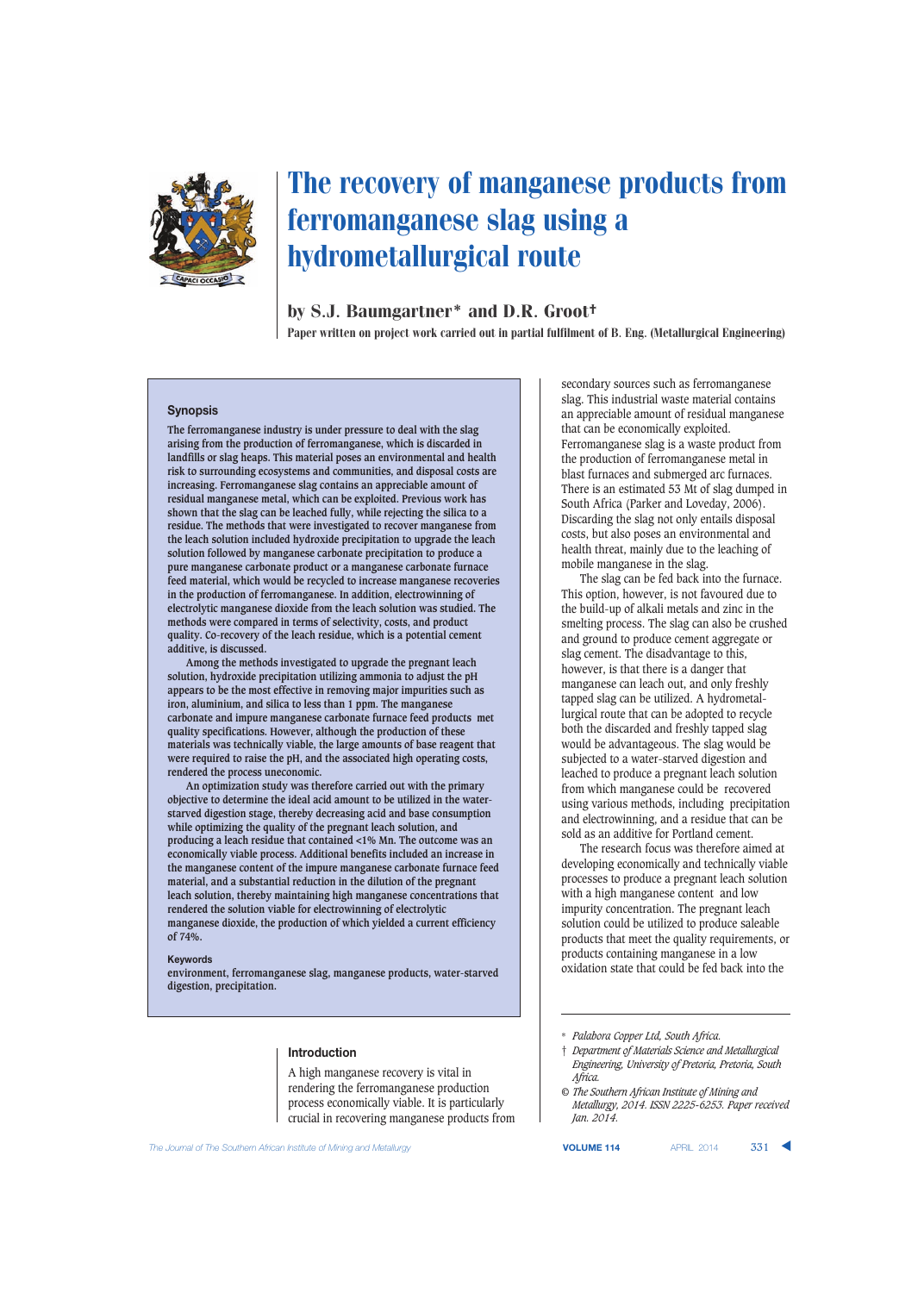ferromanganese production process as a sweetener, thus circumventing the environmental and health impacts of processing ferromanganese slag. In addition, a saleable byproduct such as a cement additive would be produced.

#### **Leaching of ferromanganese slag**

Various authors have undertaken prior investigations into the leaching of ferromanganese slag. The leaching processes discussed include ferric chloride in the presence of sucrose, carbamate leaching, and the quick leach (also known as the water starved digestion method) with concentrated sulphuric acid (98–99%).

Naganoor *et al*. (2000) used the ferric chloride route to leach slag. It was deduced that roasting prior to leaching was essential to ensure that the manganese was converted into a soluble form. A manganese recovery of 82% was achieved in 2 hours at a temperature of 80˚C. The oxidation of sucrose, however, increased the rate of leaching, yielding an 86% recovery in 1 hour. The pregnant leach solution can be further treated to produce electrolytic manganese dioxide (EMD) and electrolytic manganese metal (EMM). Mcintosh and Baglin (1992) investigated the feasibility of using ammonium carbamate as a reagent to recover manganese from slag. A recovery of 99% was achieved in 3 hours at a temperature of 65˚C. The manganese carbamate can be added as a sweetener in the steelmaking industry or can be further purified.

The slag that was used to produce the pregnant leach solution in previous investigations was first crushed and milled, then premixed with deionized water followed by water starving (digesting) the slurry in concentrated sulphuric acid (98%) (Groot *et al*., 2013). A solidified cake was produced, which was left to age for 24 hours; this resulted in an increase in manganese recovery. Thereafter, the cake was water-leached in a 1–3 stage water leach, recovering between 75–95% of the manganese into solution. These results, however, were dependent on the number of leaching stages.

#### **Recovery of manganese as manganese carbonate**

Zhang *et al*. (2010) investigated carbonate precipitation of manganese from a pregnant leach solution at 60°C using sodium carbonate ( $Na<sub>2</sub>CO<sub>3</sub>$ ) at different pH values. The experiments were conducted under ambient conditions, but with slow agitation to reduce oxidation by air. It was observed that at pH>7.5 a 90% manganese recovery was obtained with co-precipitation of calcium and magnesium at recoveries of 43% and 13%, respectively. At pH>8.5, 99.5% of the manganese was recovered, with co-precipitation of 97% of the calcium. According to Zhang *et al*. (2010) the precipitation of manganese carbonate is thermodynamically favoured over magnesium carbonate and (but to a lesser degree) calcium carbonate. This is attributed to the smaller  $log K_{(Ca/Mn)}$  value measured in comparison to the theoretical *K* value. This is an important consideration when attempting to recover manganese carbonate that meets specifications from a solution that contains high magnesium and low calcium concentrations. The results obtained by Zhang *et al*. suggested that the recovery of manganese via a carbonate precipitation yielded a good quality product. This, however, was dependent on the manganese to magnesium ratio.

▲

An alternative process to produce manganese carbonate  $(MnCO<sub>3</sub>)$  from a manganese solution was developed by INCO for the recovery of metal values from ocean-floor nodules in the presence of  $3-8\%$  NH<sub>3</sub> and  $1-6\%$  CO<sub>2</sub>. The reagent acts both as a lixiviant and as a precipitant for manganese as MnCO3, which is recovered in the residue; nickel, cobalt, and copper are solubilized as stable ammines (Illis and Brandt, 1975; Zhang and Cheng., 2007). Kono *et al*. (1986) conducted similar studies into the recovery of manganese from nodules using a sulphurous acid leach, with precipitation of manganese as  $\text{MnCO}_3$  in the presence of  $(\text{NH}_4)_2\text{CO}_3$ while copper, nickel, and cobalt remained in the solution as ammine complexes.

### **Production of electrolytic manganese dioxide (EMD)**

Electrolytic manganese dioxide (EMD) is a vital ingredient in Leclanche-type dry cells. Owing to modern advances in the electronics industry, which have necessitated a greater capacity for manganese dioxide production, natural manganese dioxide (NMD) has been replaced by electrolytic manganese dioxide (EMD) (Rethinaraj and Visvanathan, 1993).

The half-cell reactions are given below:

Anode : 
$$
Mn^{2+}
$$
 + 2H<sub>2</sub>O →  $MnO_2$  + 4H<sup>+</sup> 2e<sup>-</sup> [1]

$$
Cathode: 2H^+ + 2e^- \rightarrow H_2
$$
 [2]

Overall: 
$$
Mn^{2+} + 2H_2O \rightarrow H_2 + MnO_2 + 2H^+
$$
 [3]

The current efficiency at the anode is affected by the following parasitic reactions (Te Riele, 1983): The evolution of oxygen:

$$
2H_2O \to O_2 + 4H^+ + 4e^-
$$
 [4]

The oxidation of Mn2+ to Mn3+, which diffuses into the electrolyte solution:

$$
Mn^{2+} \to Mn^{3+} + e^-
$$
 [5]

Mn3+ is an unstable ion that disproportionates to produce  $Mn^{2+}$  and  $MnO_2$ , which forms sludge:

$$
2Mn^{3+} + 2H_2O \to Mn^{2+} + MnO_2 + 4H^+ \tag{6}
$$

An additional parasitic reaction that can occur if there is an appreciable amount of iron in solution, and which is responsible for decreasing current efficiencies and contaminating the final EMD product, is given by:

$$
Fe^{2+} \to Fe^{3+} + e^-
$$
 [7]

Table I shows the effect that different concentrations of iron in solution have on the final product (Te Riele, 1983).

| $E_0$ in electrolyte (npm)<br>$En$ in final $EMD(0/1)$     |  |  |  |  |
|------------------------------------------------------------|--|--|--|--|
| nation in the EMD (Te Riele, 1983)                         |  |  |  |  |
| <b>Effect of iron content of solution on iron contami-</b> |  |  |  |  |
| Table I                                                    |  |  |  |  |

| Fe in final $EMD$ $(\%)$ |
|--------------------------|
| 0.021                    |
| 0.098                    |
| 0.149                    |
| 0.19                     |
|                          |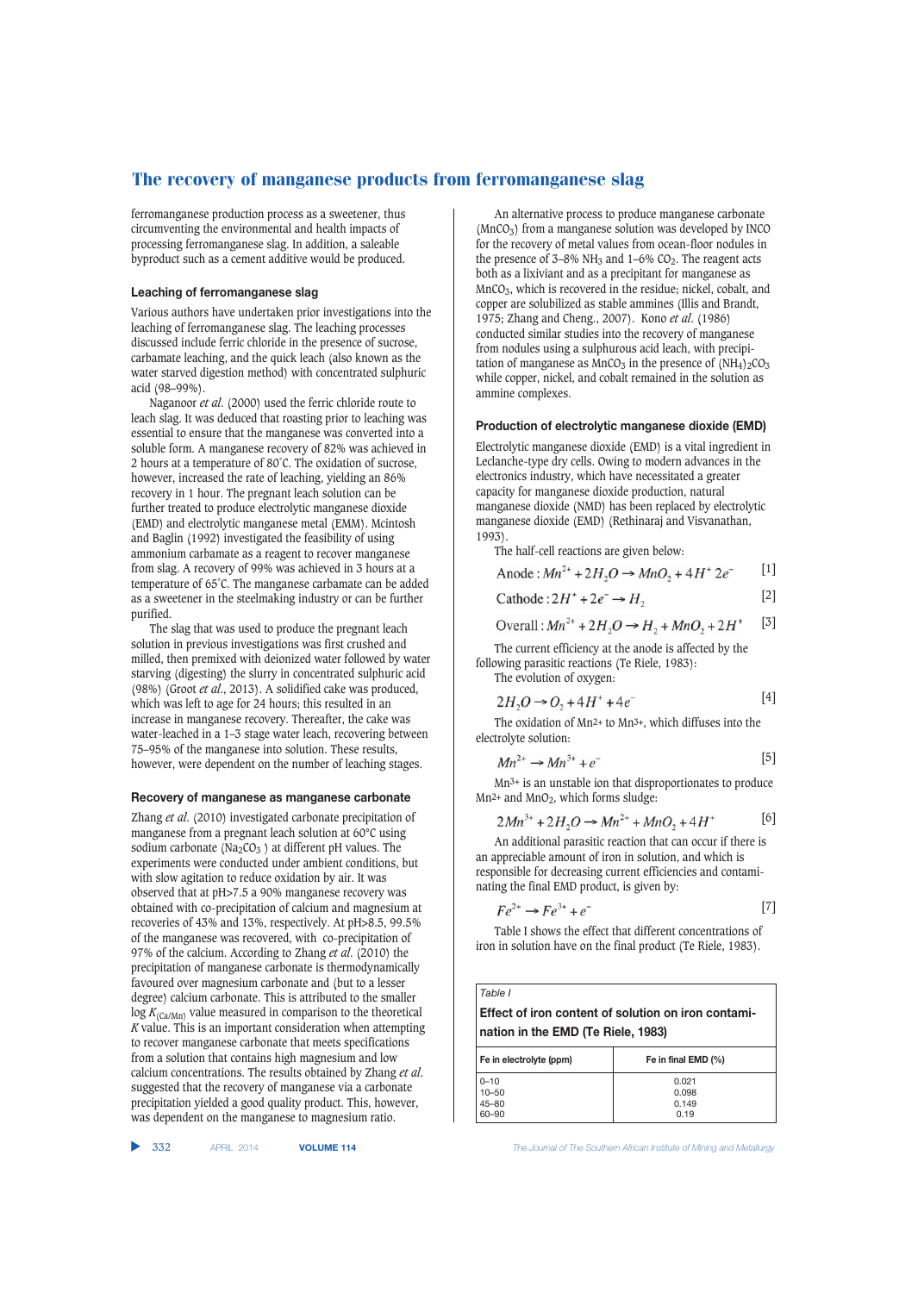There are several factors that affect the quality of EMD produced, one of which is the acid concentration of the electrolyte. A high acid concentration  $(>50 \text{ g H}_2SO_4 \text{ per litre})$ has a detrimental effect on the amount of battery-active EMD plated. In addition, the morphology is affected, resulting in a less compact deposit, and current efficiency is decreased by the formation of Mn3+ which is promoted by the higher acid concentration (Te Riele, 1983). Temperature is another critical factor. A temperature above 90°C results in a desirable current efficiency, which ranges between 90–97%, provided the system is operated at 100 A/m2 (Te Riele, 1983; Rethinaraj and Visvanathan, 1992). At lower temperatures, however, the current efficiency will be variable depending on the type of materials utilized for the electrodes, and the cell voltage will increase, thereby increasing energy consumption. In addition, lower temperatures result in shorter discharge times on the EMD battery cell (Te Riele, 1983).

#### **Experimental procedure**

The flow diagram in Figure 1 summarizes the experimental routes that were investigated to determine the most technically and economically viable methods of producing various manganese products.

#### *Materials and methods*

#### *Materials*

A South African ferromanganese producer in KwaZulu-Natal supplied the ferromanganese slag utilized in previous investigations. The chemical and phase compositions of the slag were determined using X-ray fluorescence spectrometry (XRF) and X-ray diffraction spectrometry (XRD), which were performed by Scrooby's Laboratory Service and the Department of Geology at the University of Pretoria.

#### *Chemical composition of the ferromanganese slag*

The typical composition of the slag, determined by XRF analysis, is given in Table II.



**Figure 1—Flow diagram illustrating the basic process routes investigated for the recovery of manganese products**

**The Journal of The Southern African Institute of Mining and Metallurgy <b>VOLUME 114** APRIL 2014 **333** 

The major elements were manganese, silicon, and calcium. The iron content was low, which was ideal as iron results in difficulties in the downstream purification stages. The major phases present in the material included glaucochroite, manganosite, and gehlenite as shown in Table III.

The manganese content of the slag (approx. 30%) was sufficient for the investigation to proceed further.

All reagents were of analytical grade, and supplied by Merck Millipore, and distilled water was used throughout. All glass and metal ware was decontaminated with detergent and rinsed thoroughly with distilled water.

#### *Sample preparation*

The work was performed on 100 g ferromanganese slag samples that had been pre-crushed to 45 mm. The material was further reduced in size using a gyratory crusher, then milled to a cut size of 600 μm utilizing ball milling, and dryscreened.

#### *Purification of the manganese pregnant leach solution*

The objective of the purification stage was to obtain a pregnant leach solution (PLS) that contained high manganese and low impurities concentrations, from which manganese products that meet the quality specifications could be produced.

| Table II |  |
|----------|--|
|----------|--|

#### **Typical composition of the ferromanganese slag**

| Element | Mass %  |  |
|---------|---------|--|
| C       | 1       |  |
| Mn      | 28      |  |
| P       | 0.01    |  |
| Si      | 21      |  |
| Cr      | < 0.005 |  |
| Ni      | < 0.005 |  |
| Cu      | 0.006   |  |
| Al      | < 0.005 |  |
| V       | < 0.005 |  |
| Ti      | 0.14    |  |
| Co      | < 0.005 |  |
| Ca      | 19      |  |
| Mg      | 3       |  |
| Fe      |         |  |

| Table III |
|-----------|
|-----------|

# **Phase analysis of the ferromanganese slag (Groot**  *et al***., 2013)**

| <b>Phase</b>  | <b>Chemical formula</b>                 | Mass %          |  |
|---------------|-----------------------------------------|-----------------|--|
| Glaucochroite | CaMnSiO <sub>4</sub>                    | $55.00 - 65.10$ |  |
| Manganosite   | MnO                                     | $2.28 - 4.50$   |  |
| Gehlenite     | Ca <sub>2</sub> Al[AlSiO <sub>7</sub> ] | $4.00 - 8.49$   |  |
| Monticellite  | CaMqSiO <sub>4</sub>                    | $0.00 - 2.00$   |  |
| Quartz        | SiO <sub>2</sub>                        | $0.00 - 5.10$   |  |
| Amorphous     |                                         | $21.00 - 30.0$  |  |
|               |                                         |                 |  |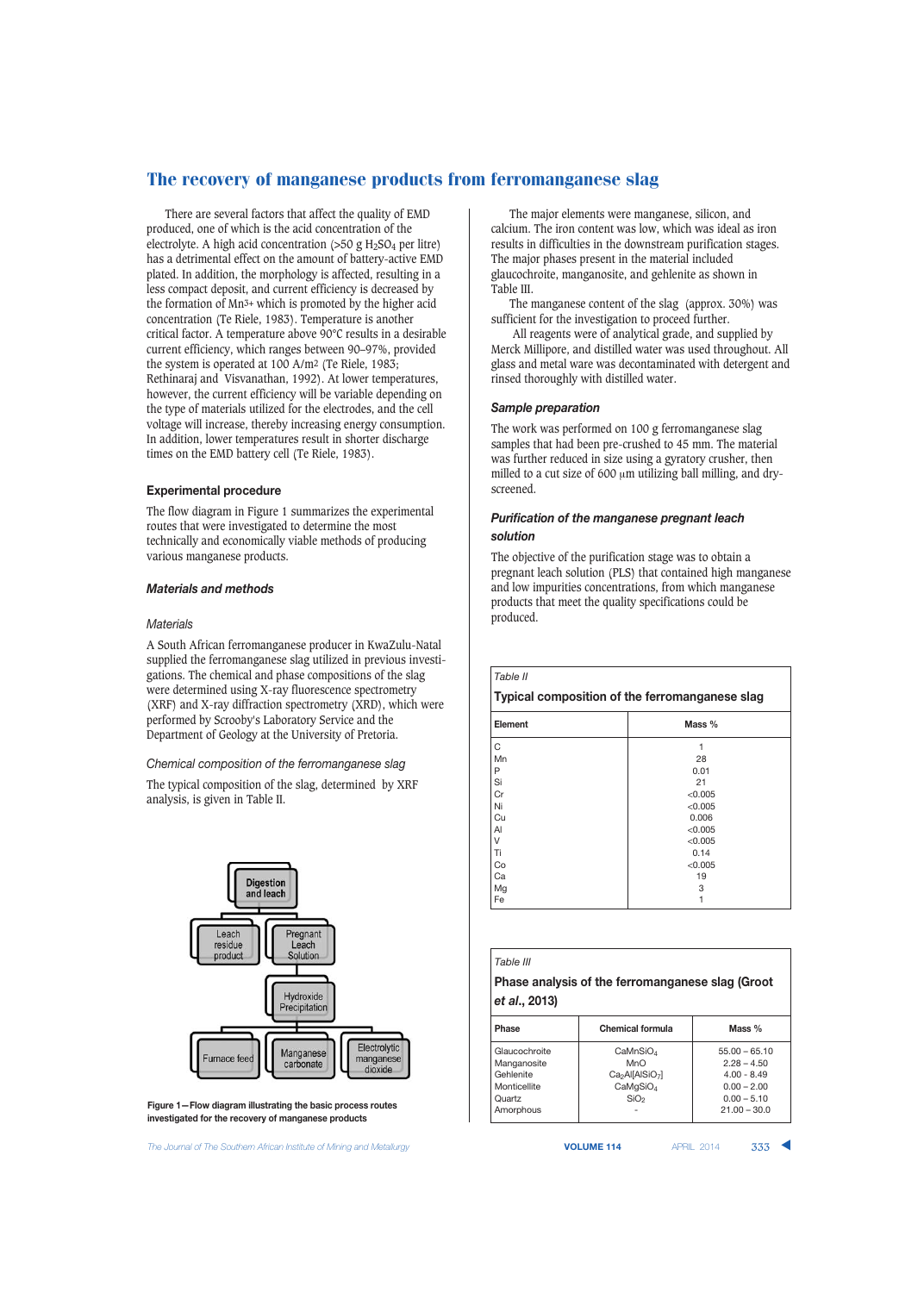The reagents used to increase the pH for impurity removal included sodium hydroxide (NaOH) or ammonia  $(NH<sub>3</sub>)$ , which were employed in separate purification investigations. The oxidant was hydrogen peroxide  $(34\% \text{ H}_2\text{O}_2)$ , to oxidize Fe2+ to Fe3+ so that iron was precipitated within a pH window of 3–5.5.

A PLS sample size of 100 ml was used throughout experimental runs. Before base reagent was added, 34% H2O2 was added dropwise until the solution turned from pink to a mustard colour. For purification using NaOH, 24 g of NaOH pellets were weighed, and dissolved in 200 ml distilled water to obtain a solution of 120 g/l of NaOH, which was added dropwise to the solution to increase the pH from less than 0 to approximately 5.6. The solution was kept at room temperature and continuously stirred.

A similar procedure was followed for the experiments that involved the upgrading of the PLS using 25% ammonia solution, which was added dropwise to increase the pH to approximately 5.6.

The upgraded PLS was analysed for major elements by inductively coupled plasma – optical emission spectrometry (ICP-OES).

#### *Production of manganese products*

#### *Precipitation of manganese carbonate*

A 100 ml sample of PLS was used for the investigations utilizing  $Na_2CO_3$  or  $(NH_4)_2CO_3$  as base reagents. The  $Na_2CO_3$ , at 150 g/l, was added dropwise to the PLS; the  $(NH_4)2CO_3$ was added to the PLS in its solid form. Approximately 15 g of  $(NH_4)$ <sub>2</sub>CO<sub>3</sub> was added to adjust the pH from approximately 5.5 to 8.5, the pH range in which >99% of the manganese was recovered. The system was open to the atmosphere, and the procedure was conducted at room temperature (approx. 25°C) while the solution was agitated. Once precipitation was complete, the product was filtered, washed with distilled water, and dried at 30°C.

The manganese and impurities contents of the barren solution obtained after precipitation were determined by ICP-OES. The precipitate was analysed using XRF and XRD.

#### *Production of a furnace feed material (impure MnCO3)*

The apparatus and reagents used to produce the furnace feed material were the same as for the purification of the PLS and the pure  $MnCO<sub>3</sub>$  product, except no filtration step was included. The product was dried in an oven at 30°C.

# *Electrowinning of electrolytic manganese dioxide (EMD)*

The electrodes were graphite rods with a diameter of 7.5 mm. A current density of 100 A/m2 was adopted, with a plating time of 72 hours to allow a deposit thickness of approximately 2.4 mm, which would produce a mass of  $EMD > 3$  g, and a temperature of 90°C. The electrolyte volume was 1.1 litres.

The set-up of the electrowinning experiment for the production of EMD is shown in Figure 2.

The EMD was analysed for gamma and alpha manganese dioxide (MnO2) by XRD, and an elemental analysis was carried out by XRF. The manganese content of the solution after electrowinning was analysed using ICP-OES.

▲

# **Results and discussion**

#### *Pregnant leach solution and residue*

To produce the pregnant leach solution and residue the milled slag material was subjected to a water starved digestion and thereafter water-leached for two hours. Table IV shows a mass balance giving the general recoveries of manganese and impurity elements to the PLS and residue respectively. The mass balance was based on a 200 g slag sample.

The discrepancies in the percentage recovery of elements were probably due to the inhomogeneity of the ferromanganese slag sample. It was assumed that the chemical composition of the slag was as given in Table IV.

#### *Purification of the pregnant leach solution (PLS)*

#### *Hydroxide purification*

It was essential to obtain a purified PLS in order to produce MnCO<sub>3</sub> and EMD that adhered to the chemical specifications. The PLS had to contain >25 g/l Mn for the production of  $MnCO<sub>3</sub>$ , and 27–66 g/l Mn for the production of EMD (Te Riele, 1983). In addition, the PLS should adhere to the specifications in Table V.

During the addition of the base reagent, oxygen was bubbled through the solution at 60°C to oxidize iron from the  $Fe<sup>2+</sup>$  to the Fe<sup> $3+$  state, thus allowing iron to precipitate as a</sup>



**Figure 2—Experimental set-up for the production of EMD**

#### *Table IV*

# **Mass balance and recovery of elements to the leach residue and PLS**

| Element | Slag (feed), g | Residue (g) | Leach solution (g) | % Recovery |
|---------|----------------|-------------|--------------------|------------|
| Mn      | 55.4           | 9.344       | 31.7               | 74.1       |
| P       | 0.02           |             | 0.115              | >100       |
| Si      | 40.8           | 13.120      | 0.034              | 32.2       |
| Cr      |                |             | 0.025              | >100       |
| Ni      |                |             |                    |            |
| Cu      | 0.012          |             | 2.927              | >100       |
| Al      |                | 0.346       |                    | >100       |
| V       |                |             |                    |            |
| Ti      | 0.274          | 0.057       |                    | 20.8       |
| Co      |                |             |                    |            |
| Cа      | 38.2           | 21.71       | 0.367              | 57.8       |
| Mg      | 6.34           | 1.872       | 6.307              | >100       |
| Fe      | 1.86           | 0.330       | 1.205              | 82.5       |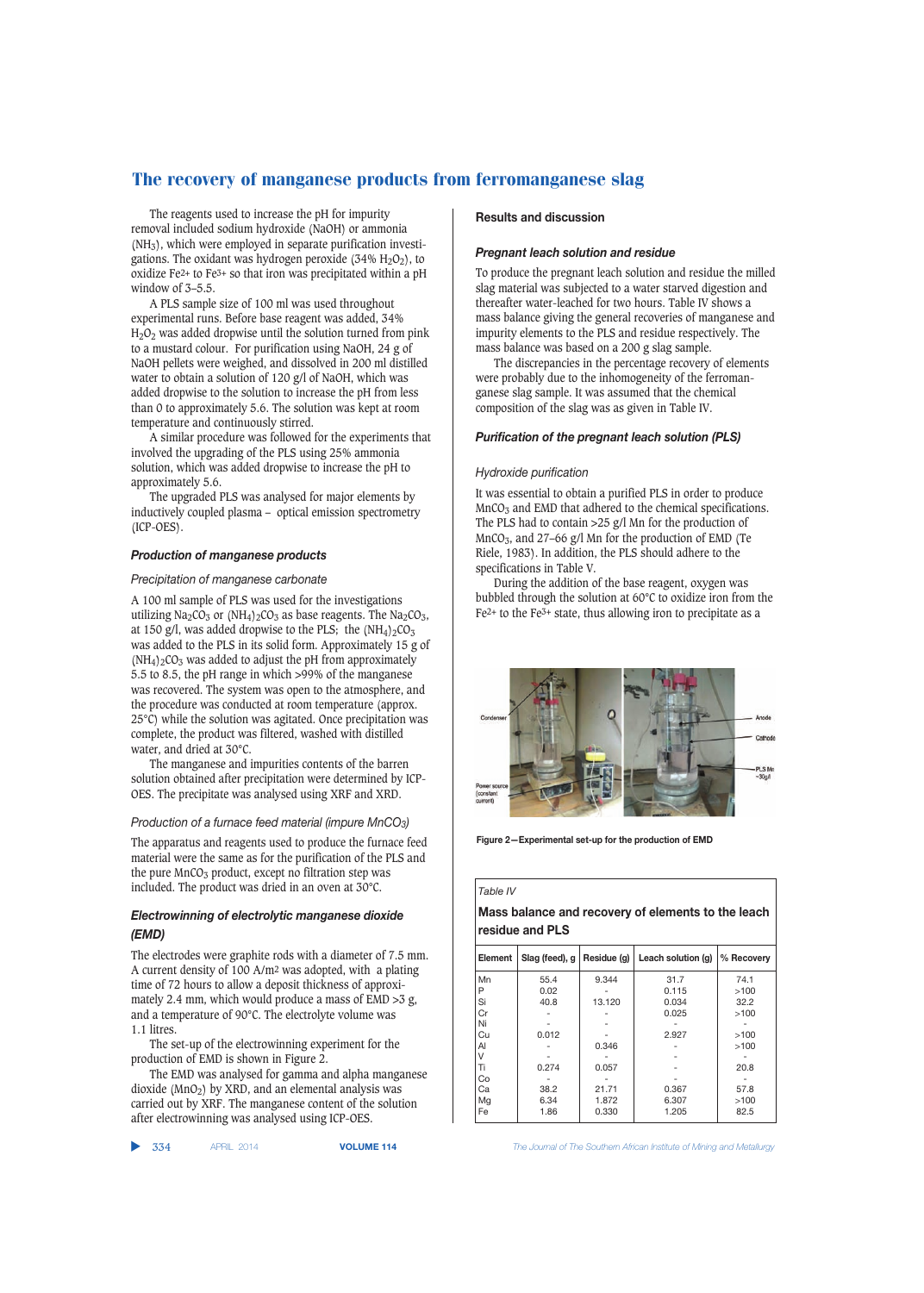hydroxide below a pH of approximately 5.6. However, this was ineffective due to the slow kinetics of dissolution of oxygen in the leach solution, and was further hindered by the solution  $pH < 3$  (Zhang and Cheng, 2007). The oxygen was replaced with hydrogen peroxide, which was effective in oxidizing iron to the ferric state; therefore, all test work was carried out using hydrogen peroxide as the oxidant at room temperature where applicable.

A window of optimal precipitation of the major impurities, including Fe, Al, and Si, lay in a pH range of 2.5 and 5.6–6. Complete precipitation of impurities occurred between pH 5.5–6. From the results in Table VI, both NaOH and NH3 were effective reagents in removing impurities from solution. However,  $NH<sub>3</sub>$  appeared to be the more effective, resulting in a purified PLS with Fe, Al, and Si contents of less than 1 ppm, in contrast to NaOH where the solution

| Table V                                |                                                    |  |  |
|----------------------------------------|----------------------------------------------------|--|--|
|                                        | Standard specifications for a viable manganese PLS |  |  |
| <b>Typical PLS specifications, ppm</b> |                                                    |  |  |
| Ni                                     |                                                    |  |  |
| Co                                     | 0.3                                                |  |  |
| Fe                                     | 15                                                 |  |  |
| Si                                     | 10                                                 |  |  |
| Cu                                     | 5                                                  |  |  |
| Zn                                     | 10                                                 |  |  |

contained 604 ppm Fe, 8 ppm Si, and 140 ppm Al after precipitation.

### *Manganese products*

#### *Precipitation of manganese carbonate*

Manganese precipitated from the purified PLS at pH >6, and manganese recovery reached 99.8% and 98.9% using  $(NH_4)_2CO_3$  and  $Na_2CO_3$ , respectively, at a pH >8.5. The results of the ICP-OES analyses before and after carbonate precipitation are given in Table VII. The results agreed with those obtained by Zhang *et al*. (2010), who achieved a manganese recovery of >99.5% pH >8.5.

The results in Table VIII indicate that using either  $(NH_4)_2CO_3$  or Na<sub>2</sub>CO<sub>3</sub> as the precipitating reagent resulted in a  $MnCO<sub>3</sub>$  product that meets the quality specifications, with the exception of the calcium content, which exceeded the maximum allowable amount. This finding is in agreement with Zhang *et al*. (2010), who argued that carbonate precipitation is more selective for magnesium than calcium, due to the thermodynamics favouring the co-precipitation of calcium, which is attributed to the low  $\log K_{\text{(Ca/Mn)}}$  value determined in comparison to the theoretical *K* value.

The lower  $MnCO<sub>3</sub>$  yields from Tests 1, 3, and 5 were due to the co-precipitation of additional phases such as  $Na<sub>2</sub>CO<sub>3</sub>$ and  $(NH_4)_{2}Mg(SO_4)_{2}.6H_2O$ . These phases, however, are water-soluble; therefore the product was washed with water to yield products that contained  $>92\%$  MnCO<sub>3</sub>.

| Table VI                                                                                                |                         |                    |               |                 |                |  |  |  |
|---------------------------------------------------------------------------------------------------------|-------------------------|--------------------|---------------|-----------------|----------------|--|--|--|
| Element concentrations in the PLS before and after hydroxide precipitation with NH <sub>3</sub> or NaOH |                         |                    |               |                 |                |  |  |  |
| <b>Species</b>                                                                                          | <b>Units</b><br>Reagent |                    |               |                 |                |  |  |  |
|                                                                                                         |                         |                    | <b>NaOH</b>   | NH <sub>3</sub> |                |  |  |  |
|                                                                                                         |                         | PLS pH $\sim$ -0.3 | PLS pH $~5.6$ | PLS pH ~- 0.3   | PLS pH $~-5.6$ |  |  |  |
| Mn                                                                                                      | g/L                     | 36                 | 19            | 24              | 15             |  |  |  |
| Cr                                                                                                      | ppm                     | 40                 | $<$ 1         | 20              | $<$ 1          |  |  |  |
| Fe                                                                                                      | ppm                     | 1568               | 17.8          | 842             | $<$ 1          |  |  |  |
| Κ                                                                                                       | ppm                     | 117                | 4             | 240             | 262            |  |  |  |
| Mg                                                                                                      | g/L                     |                    | 3             | 4               | 2              |  |  |  |
| Al                                                                                                      | ppm                     |                    | 56            | 2038            | $<$ 1          |  |  |  |
| $\mathsf{A}$                                                                                            | g/L                     | 3                  |               |                 |                |  |  |  |
| Na                                                                                                      | ppm                     | 366                |               | 115             | 86             |  |  |  |
| Na                                                                                                      | g/L                     |                    | 56            |                 |                |  |  |  |
| Ni                                                                                                      | ppm                     | 21                 |               | 11              | 5              |  |  |  |
| Si                                                                                                      | ppm                     | 157                | $<$ 1         | $<$ 1           | $<$ 1          |  |  |  |
| Zn                                                                                                      | ppm                     | 11.3               | $<$ 1         | 9               | $<$ 1          |  |  |  |

| Table VII<br>Chemical composition of the PLS before and after carbonate precipitation |     |                                 |             |               |                |  |  |  |
|---------------------------------------------------------------------------------------|-----|---------------------------------|-------------|---------------|----------------|--|--|--|
| <b>Unit</b><br><b>Species</b><br>Reagent                                              |     |                                 |             |               |                |  |  |  |
|                                                                                       |     | Na <sub>2</sub> CO <sub>3</sub> |             | $(NH4)2CO3$   |                |  |  |  |
|                                                                                       |     | PLS $pH - 5.6$                  | PLS pH ~8.5 | PLS pH $~5.6$ | PLS pH $~-8.5$ |  |  |  |
| Mn                                                                                    | g/L | 18.65                           |             | 14.76         |                |  |  |  |
| Mn                                                                                    | ppm |                                 | 650.3       |               | 4.8            |  |  |  |
| Ca                                                                                    | ppm | 209.1                           | 10.8        | 181.6         | 14.1           |  |  |  |
| Fe                                                                                    | ppm | 17.8                            | 9.4         | $<$ 1         | $<$ 1          |  |  |  |
| Mg                                                                                    | ppm | 3437.50                         | 643         | 2321.69       | 1608.70        |  |  |  |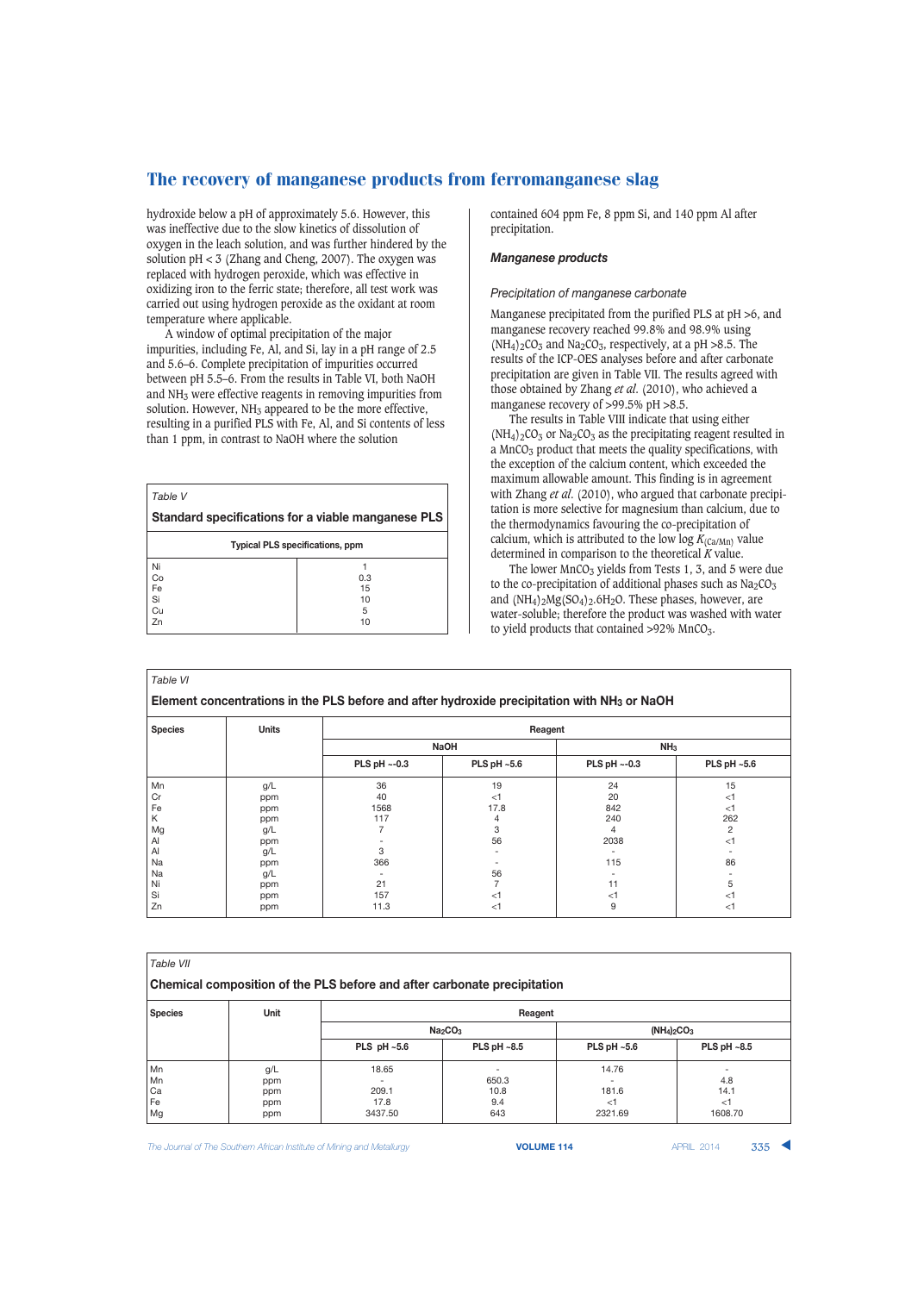| Table VIII                                                                                                                  |               |       |        |       |                          |       |  |  |
|-----------------------------------------------------------------------------------------------------------------------------|---------------|-------|--------|-------|--------------------------|-------|--|--|
| Chemical composition of the MnCO <sub>3</sub> produced and the standard specifications (www.alibaba, 2013)                  |               |       |        |       |                          |       |  |  |
| Standard specification (%)<br>Test 2 (%)<br>Test 4 (%)<br>Test $5$ $%$<br>Test 1 (%)<br>Test $3$ $\frac{9}{6}$<br>Parameter |               |       |        |       |                          |       |  |  |
| MnCO <sub>3</sub>                                                                                                           | >92           | 56.48 | 98.7   | 94.15 | 98.1                     | 79.54 |  |  |
| Mn                                                                                                                          | >43           | 44    | 43.5   | 42.6  | 43                       | 44    |  |  |
| Iron as Fe                                                                                                                  | $0.08\%$ max. | 0.31  | < 0.01 | 1.02  | 0.93                     | 0.02  |  |  |
| Nitric acid-insoluble                                                                                                       | $0.1\%$ max.  |       |        |       | -                        | -     |  |  |
| Chloride as CI                                                                                                              | $0.1\%$ max.  |       |        |       | $\overline{\phantom{0}}$ | -     |  |  |
| Cа                                                                                                                          | $0.1\%$ max.  | 1.02  | 1.27   | 2.34  | 1.86                     | 1.91  |  |  |
| Sulphate as $SO_4$                                                                                                          | 1% max.       |       | -      | ۰     | -                        | -     |  |  |

A disadvantage of using  $Na<sub>2</sub>CO<sub>3</sub>$  as a base reagent in this system was that between pH 7.3–7.5 buffering appeared to have occurred, due to the buffering action of the bicarbonate that formed from the dissociation of carbonic acid. To overcome this, a stoichiometric amount of NaOH was added to increase the pH to approximately 8.5.

After the addition of the NaOH the pH was raised to >8.5, resulting in 98.9% Mn recovery, in comparison to 96% Mn recovery at pH 7.5.

#### *Furnace feed material*

The production of the  $MnCO<sub>3</sub>$  furnace feed material involved the precipitation of impurities followed by the precipitation of manganese as  $MnCO<sub>3</sub>$ , without a filtration step.

As in the production of pure  $MnCO<sub>3</sub>$ , the manganese recovery reached >99% using  $(NH<sub>4</sub>)<sub>2</sub>CO<sub>3</sub>$  or  $Na<sub>2</sub>CO<sub>3</sub>$  as the base reagent at pH >8.5. The XRD and XRF results are given in Tables IX and X.

These results suggest that using NaOH and  $Na<sub>2</sub>CO<sub>3</sub>$  or  $NH<sub>3</sub>$  and  $(NH<sub>4</sub>)<sub>2</sub>CO<sub>3</sub>$  resulted in a product that can potentially be fed into a furnace (>35% Mn), as shown in Tests 1 and 3 in Table X. The  $MnCO<sub>3</sub>$  furnace feed produced by the NaOH and  $Na<sub>2</sub>CO<sub>3</sub>$  precipitation method contained appreciable amounts of sodium (approx. 13 %), which would be detrimental to furnace operations because of the build-up of alkali metals in the furnace, which may lead to explosions and refractory attack. With the use of  $NH_3$  and  $(NH_4)_2CO_3$ , approximately 45% of the product contained ammonium phases, which would pose a problem to furnace operations owing to the dissociation of the ammonium phases to  $NH<sub>3</sub>$ and the further dissociation of ammonia to  $H_2$  and  $N_2$  at temperatures above 400°C.

The ammonium and sodium phases are water-soluble; to rid the material of these phases a water wash step was employed in order to render the product viable as a furnace feed.

#### *Economic analysis*

To determine the net present values (NPVs), it was decided to utilize past and present production and plant history of the supplier of the slag. In addition, the capex and opex values were calculated based on 2013 expenditures. The NPVs for the products investigated were negative, due to the high acid content of the PLS, which required a large base reagent input to neutralize the solution which in turn increased the operating costs.

#### ▲

# *Optimization study*

An optimization study was undertaken with the primary objective of decreasing the base reagent addition required to neutralize the PLS by investigating the ideal acid amount to be used. The benefits of this included a reduced acid and base reagent consumption, which resulted in a reduction in

#### *Table IX*

**XRD results for the MnCO3 furnace feed material produced via NaOH and Na2CO3, or NH3 and (NH4)2CO3 precipitation**

| Test           | Reagent                                  | Phase                              | Mass % |
|----------------|------------------------------------------|------------------------------------|--------|
|                | NaOH and Na <sub>2</sub> CO <sub>3</sub> | MnCO <sub>3</sub>                  | n.d.   |
|                |                                          | Na <sub>2</sub> SO <sub>4</sub>    | n.d.   |
|                |                                          | $(Ca, Mn)(Ca, Mn, Fe, Mg)(CO3)2$   | n.d.   |
| $\overline{2}$ | NaOH and $Na2CO3$                        | MnCO <sub>3</sub>                  | 60.26  |
|                |                                          | Na <sub>2</sub> SO <sub>4</sub>    | 39.74  |
| 3              | $NH_3$ and $(NH_4)_2CO_3$                | MnCO <sub>3</sub>                  | 56.48  |
|                |                                          | $(NH_4)_{2}Mg(H_2O)_{6}(SO_4)_{2}$ | 35.88  |
|                |                                          | NH <sub>4</sub> SO <sub>4</sub>    | 7.64   |

n.d. A quantitative analysis could not be carried out

#### *Table X*

**Standard specifications (Gous, 2013) and results of** tests carried out to produce MnCO<sub>3</sub> furnace feed

|                   |                   | <b>Precipitation method</b>     |                  |                  |
|-------------------|-------------------|---------------------------------|------------------|------------------|
|                   |                   | NaOH and                        |                  | $NH3$ and        |
|                   |                   | Na <sub>2</sub> CO <sub>3</sub> |                  | $(NH4)2CO3$      |
| Parameter         | Specification (%) | Test 1 $(\%)$                   | Test 2 (%)       | Test 3 (%)       |
| MnCO <sub>3</sub> |                   |                                 | 60.26            | 56.48            |
| Mn                | >35               | 44                              | 27.7             | 36.2             |
| Fe                |                   | 0.31                            | 1.22             | 0.9              |
| Na                | < 0.8             | #                               | 12.9             | $\star$          |
| Κ                 | < 0.9             | $\star$                         | $\star$          | $\star$          |
| Zn                | < 0.07            | Trace<br>amounts                | Trace<br>amounts | Trace<br>amounts |

# Not analysed for \* Element not contained in product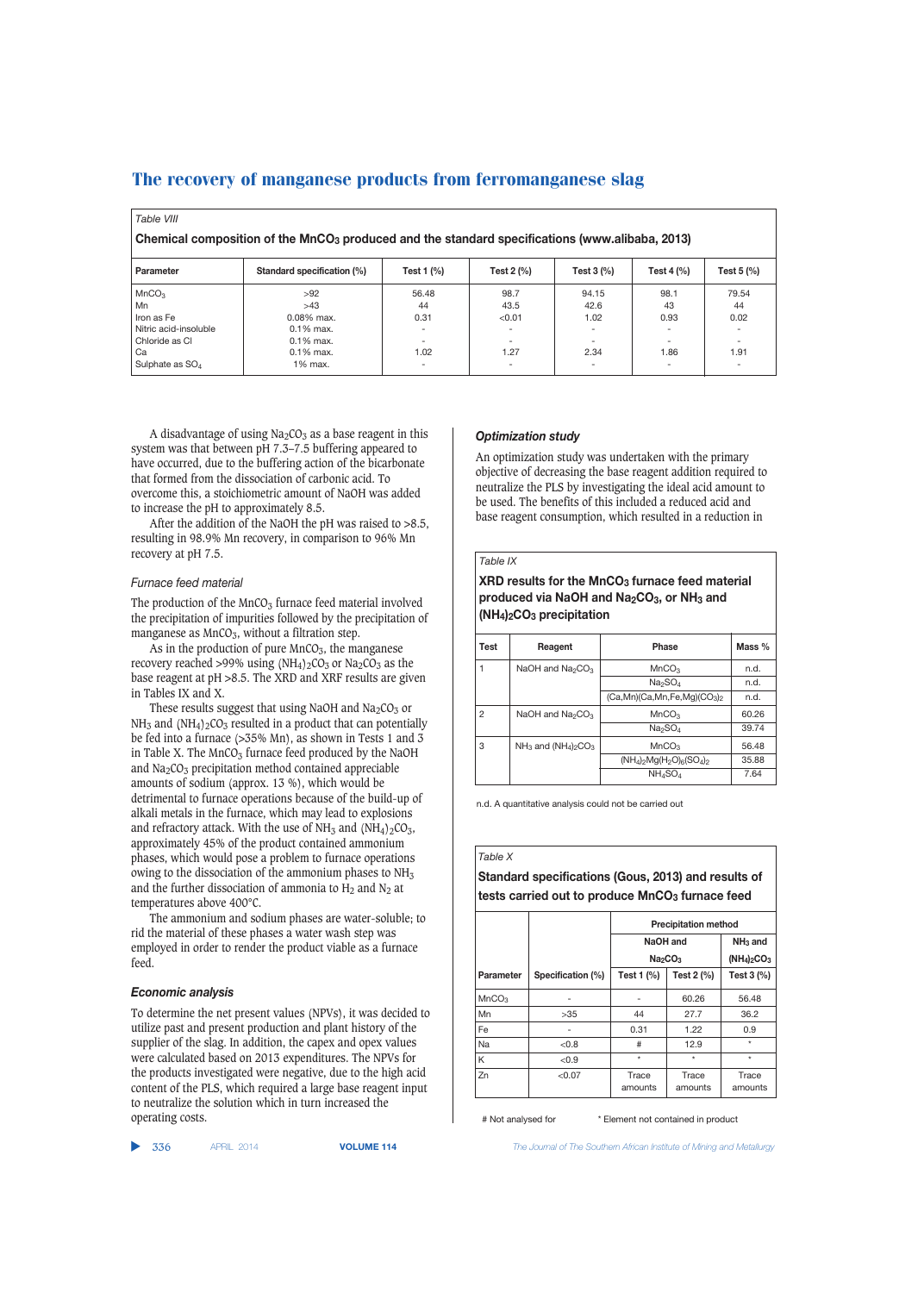operating costs, thereby resulting in a positive net profit value and rendering the production processes economically viable. In addition, the technical viability was improved as the amounts of impurities in the leach solution were reduced, as most were precipitated and reported to the residue. This was beneficial for the production of the impure  $MnCO<sub>3</sub>$ furnace feed material, which had a higher manganese content and lower impurities, thereby yielding a product with a high Mn:Fe mass ratio, which was ideal. In addition, due to the reduction in base reagent consumption, dilution of the PLS was reduced and a high manganese concentration was maintained. This was beneficial for the electrowinning of EMD, since high manganese concentrations (>27 g/l) were required. The results of the study are summarized in Figures 3 and 4.

From the results the ideal acid addition to produce a PLS with high manganese and low impurities content appears to be 40 ml; the pH at this amount is approximately 4.3 and an appreciable amount of impurities had precipitated out, as is evident in Figure 4. The concentrations of Al, Fe, and Si obtained were 5 ppm, 684 ppm, and 39 ppm respectively, in contrast to an acid addition of 100 ml, which resulted in Al, Fe, and Si concentrations of 4 g/l, 1.6 g/l, and 157 ppm. This reduced the Al, Fe, and Si contents of the PLS by 99.88%, 42.8% and 75%, respectively, compared with the original water-starved digestion acid amount of 100 ml. The manganese concentrations at 40 ml acid addition were > 29 g/l, which rendered the leach solution amenable to the production of quality manganese products and was suited for the electrowinning of EMD.



**Figure 3—pH of the pregnant leach solution as a function of acid addition**



**Figure 4—Effect of acid addition on the concentrations of Mn, Mg, Al, Fe, and Si in the PLS**

The Journal of The Southern African Institute of Mining and Metallurgy **VOLUME 114 VOLUME 114** APRIL 2014 337

The manganese concentration appeared to decrease with acid additions of less than 50 ml. This was attributed to incomplete reaction of the slag, as less than 50 ml is below the stoichiometric amount, and thus the silicate matrices could not be completely destroyed. The slight decrease in manganese concentration between 40–60 ml acid was probably due to material variance; this is further substantiated by the results given in Table XI, which clearly illustrate the difference between the tests conducted with 50 ml acid under identical conditions and with the same slag sample. The manganese concentrations obtained in test 1 and test 2 differed by 6 g/l, and variances existed between the major impurity elements also.

A countercurrent three-stage water wash was employed on the material produced after the slag material was digested using a 40 ml acid addition. It was vital that the manganese content of the residue was brought below 1% for it to be a viable cement additive. Figure 7 illustrates the extent to which manganese was leached from the material using 40 ml of acid.

From the results in Figure 5 it is evident that the threestage water wash was able to reduce the manganese content of the residue to approximately 2.7 %, which did not meet the specification of < 1% manganese, thus a 40 ml acid addition was not ideal. A further study was therefore carried out to determine the optimum acid addition required to render the residue suitable for a quality cement additive containing < 1% Mn.

From the results in Figure 6 it appears that an acid addition of 50—55 ml would be ideal, and would yield a manganese content of less than 1% in the residue while still producing a pregnant leach solution of pH 3.5–4 (Figure 3), from which products with a high manganese content can be produced.





**Figure 5—Manganese concentration as a function of the number of water wash stages carried out on the cake produced with 40 ml acid in the water-starved digestion**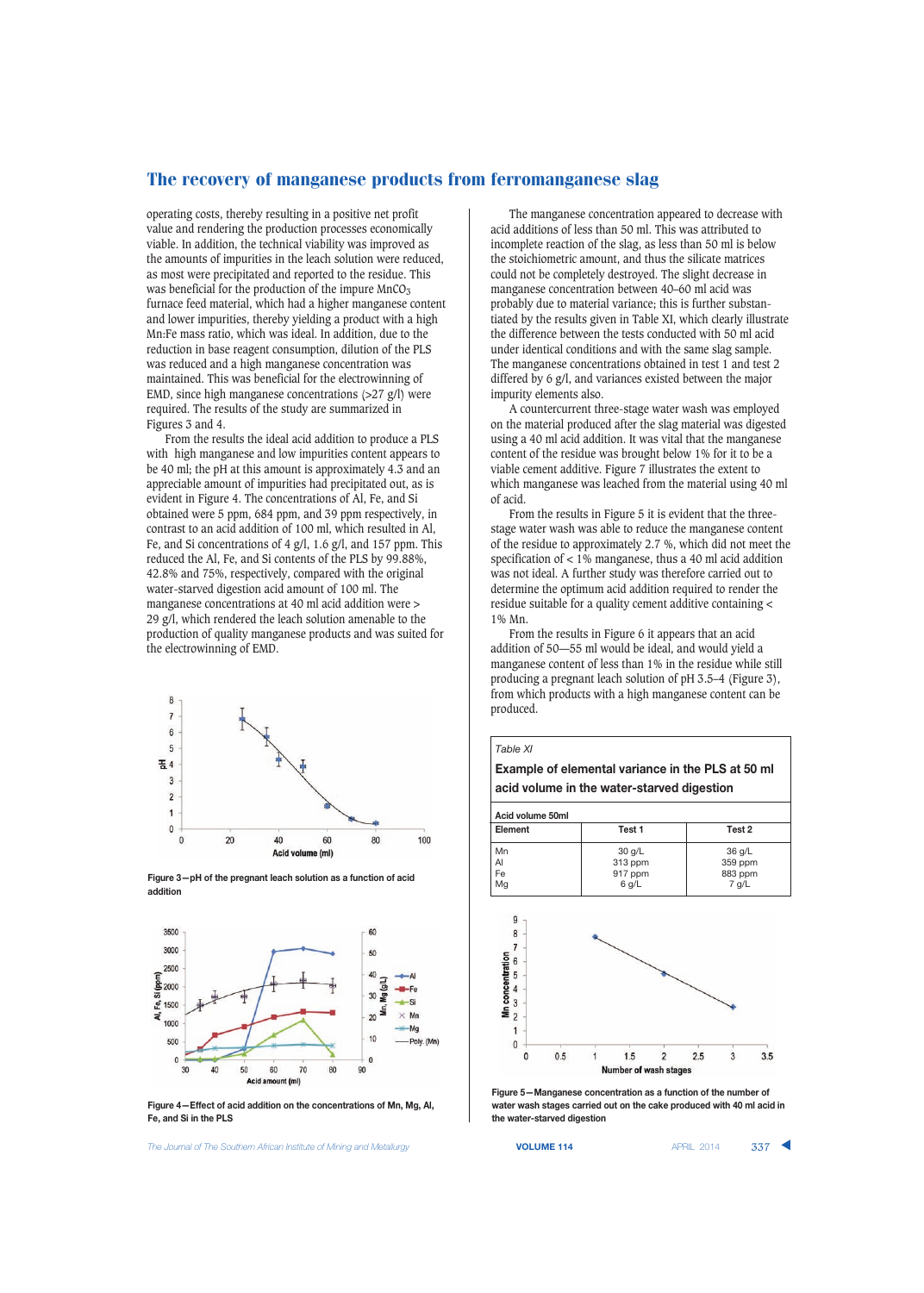

#### *Production of a furnace feed material*

The pH of the PLS utilized to produce the impure manganese carbonate furnace feed product was approximately 4.3. The manganese and impurities contents are given in Table XII.

Since reducing the acid amount from 100 ml to 40 ml resulted in an increase in pH to 4.3, it was decided to add  $Na<sub>2</sub>CO<sub>3</sub>$  or  $(NH<sub>4</sub>)<sub>2</sub>CO<sub>3</sub>$  to increase the pH to >8 in order to precipitate manganese as MnCO<sub>3</sub>. However, phases such as  $(MH_4)_2Mg(SO_4)_2.6H_2O$  and Na<sub>2</sub>SO<sub>4</sub> co-precipitated and contaminated the product, rendering it unsuitable as a furnace feed. The product was therefore subjected to a washing step with distilled water, as these phases are watersoluble, in an attempt to produce a viable furnace feed. A pure manganese carbonate (>92%) resulted; the XRF analysis is given in Table XIII. The resulting manganese carbonate precipitates yielded >95%  $MnCO<sub>3</sub>$ , with >45%  $Mn$ content, and contained less than 9% impurities, of which iron constituted 1–1.2%. Manganese and iron co-precipitated at a pH of approximately 7 when iron was not oxidized and carbonate was added to the PLS (Pakarinen, 2011). As shown by Figure 7, the formation of  $FeCO<sub>3</sub>$  is impossible due to the high redox potential; however, iron will most likely precipitate as ferric oxohydroxide (FeO(OH)).

It is evident from the results that the composition of the furnace feed material was improved by increasing the pH. Furthermore, the water-soluble phases were effectively removed by washing with water. It can be concluded that the process conditions resulted in a technically viable product.

The XRF analyses in Table XIII indicate that a product with high manganese content and high Mn:Fe ratio of approximately 48:1 was obtained, which acceptable as an additive in ferromanganese production.

#### **Economic outcome**

To render the production of the various manganese products viable, changes were made to the water starved digestion process after an optimization study had been undertaken to determine the ideal acid amount that would be required to decrease the base consumption. It was determined that an acid amount of 50 ml would be ideal to achieve this. The economic outcome of this alteration is that it rendered the NPVs of the various manganese products positive.

In addition, the change to acid amount yielded an impure  $MnCO<sub>3</sub>$  furnace feed material with a manganese content of > 45%, which was higher than the ideal manganese content

▲

#### *Table XII*

**Chemical composition of the PLS using 40 ml acid addition in the water-starved digestion**

| Element   | Unit | Concentration  |  |
|-----------|------|----------------|--|
| Mn        | g/l  | 29.85          |  |
| AI        | ppm  | 6              |  |
| В         | ppm  | 240            |  |
| Сa        | ppm  | 637            |  |
| Cr        | ppm  | $<$ 1          |  |
| Fe        | ppm  | 663            |  |
| Κ         | ppm  | 104            |  |
| Mg        | ppm  | 5411           |  |
| <b>Na</b> | ppm  | 143            |  |
| Ni        | ppm  | 7              |  |
| Si        | ppm  | 52             |  |
| Sr        | ppm  | 9              |  |
| V         | ppm  | $<$ 1          |  |
| Zn        | ppm  | $\overline{2}$ |  |



**Figure 7—Eh-pH diagram for manganese and iron compounds (Pakarinen, 2011)**

#### *Table XIII*

**XRF analyses of impure MnCO3 furnace feed produced using (NH4)2CO3 or Na2CO3 as base reagents**

| <b>Base reagent</b> |                                 |  |  |  |
|---------------------|---------------------------------|--|--|--|
| $(NH4)2CO3$         | Na <sub>2</sub> CO <sub>3</sub> |  |  |  |
| 48.8                | 47.3                            |  |  |  |
| < 0.005             | < 0.005                         |  |  |  |
| < 0.005             | < 0.005                         |  |  |  |
| 0.09                | 0.09                            |  |  |  |
| < 0.005             | < 0.005                         |  |  |  |
| < 0.005             | < 0.01                          |  |  |  |
| < 0.01              | < 0.01                          |  |  |  |
| < 0.005             | < 0.005                         |  |  |  |
| < 0.005             | < 0.005                         |  |  |  |
| < 0.005             | < 0.005                         |  |  |  |
| 4.43                | 4.83                            |  |  |  |
| 1.71                | 3.72                            |  |  |  |
| 1.13                | 1.07                            |  |  |  |
|                     |                                 |  |  |  |

**Figure 6—Manganese content in the leach cake as a function of acid amount employed in the water-starved digestion**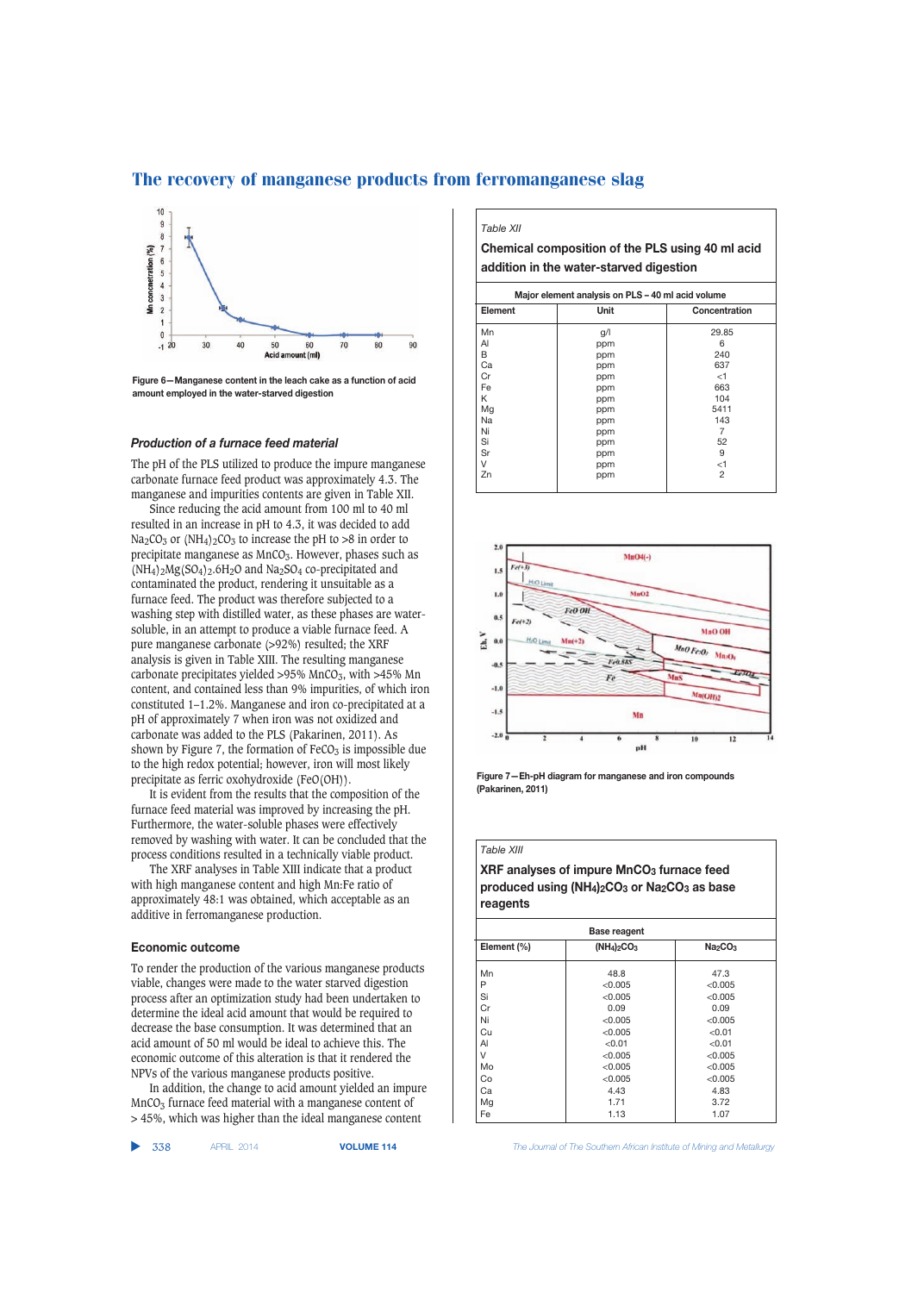of between 35–40%, which is sought after by the ferroalloy industry. The benefits of the feed material produced via the hydrometallurgical route include a high quality feed material which will result in an increase in the production of ferromanganese metal per day as the recoveries of manganese will be increased, and thereby industry will have the option of purchasing lower grade ore (high Fe ore) at a reduced cost (Steenkamp, 2013).

#### **Electrowinning of EMD**

We decided to electrowin electrolytic manganese dioxide (EMD) from the PLS by water-starved digestion of the slag with 40 ml of sulphuric acid. The cake was then waterleached with 350 ml of distilled water to ensure that the manganese concentration in the leach solution was >27 g/l, allowing it to be amenable to electrowinning of the EMD product. This method was employed due to the chemical variance of the slag sample, and to ensure that the recovery of manganese to the leach solution was >27 g/l. The concentrations of the manganese and impurity elements in the leach solution before and after purification with ammonia solution are given in Table XIV.

The mass of EMD produced over a 72 hour period was 8.3 g, thus yielding a current efficiency of approximately 74%. A current density of 100 A/m2 should result in current efficiencies that typically lie between 90–97%, as was achieved by by Te Riele (1983). The current efficiency in this investigation, however, may have been affected by the increase in acid concentration, which promoted the formation of Mn3+. This can be overcome by increasing the pH by

*Table XIV*

**Chemical composition of the PLS used for electrowinning of EMD before and after purification with NH3**

| <b>Species</b> | Unit | Before purification pH $\sim$ 4.5   After purification pH $\sim$ 5.6 |      |  |
|----------------|------|----------------------------------------------------------------------|------|--|
| Mn             | g/L  | 30.8                                                                 | 30.8 |  |
| <b>Cr</b>      | ppm  |                                                                      | < 1  |  |
| Fe             | ppm  | 674                                                                  | < 1  |  |
| ΙK             | ppm  | 162                                                                  | 234  |  |
| Mg             | g/L  | 5.6                                                                  | 5.1  |  |
| Al             | ppm  | 81                                                                   | < 1  |  |
| Na             | ppm  | 181                                                                  | 237  |  |
| Ni             | ppm  | 6                                                                    | 6    |  |
| Si             | ppm  | 79                                                                   | 22   |  |
| Zn             | ppm  | 2                                                                    | < 1  |  |

| Table XV                    |                                          |                         |  |  |
|-----------------------------|------------------------------------------|-------------------------|--|--|
| Analysis of the EMD product |                                          |                         |  |  |
| Parameter                   | <b>Battery-active EMD specifications</b> | <b>Results</b>          |  |  |
| MnO <sub>2</sub>            | 91%                                      | >95%                    |  |  |
| Mn<br>Fe<br>Al              | $>59\%$<br>$<$ 10 ppm<br>$<$ 100 ppm     | 68%<br>700 ppm<br>5 ppm |  |  |
| Cu<br>Pb                    | $<$ 5 ppm<br>$< 5$ ppm                   | $<$ 1 ppm<br>Trace      |  |  |

The Journal of The Southern African Institute of Mining and Metallurgy **VOLUME 114 VOLUME 114** APRIL 2014 **339 \** 

adding a base reagent such as ammonia, in order to increase the pH to 5–6, thereby maintaining an ideal current efficiency.

The results in Table XV indicate that a product that meets specifications can be produced. The iron content was high; however, this result is not in agreement with the ICP-OES analysis of < 1 ppm Fe (Table XIV). According to Te Riele (1983) a pregnant leach solution containing < 1 ppm Fe should yield a product with only 0.021 % Fe. Furthermore, SEM-EDS analysis of the material did not detect iron.

The micrograph in Figure 8 clearly show slight pitting of the surface of the EMD.

Figure 9 is considered to show the typical morphology of EMD. The morphology appears to be similar to that obtained by Liu *et al*. (2007). Thus, good quality EMD can be produced from the leaching of ferromanganese slag.

#### **Conclusions and recommendations**

The manganese content of the slag (>30%) rendered the material attractive for further processing. A pregnant leach solution with typical manganese concentration of 25–35 g/l and low impurities content was obtained. Impurities were effectively removed using ammonia or sodium hydroxide. Ammonia was the most effective reagent, removing Fe, Si, and Al to levels of <1 ppm.



**Figure 8—SEM micrographs of the surface of the EMD deposit at 500** μ**m and 250** μ**m resolution**



Pb < 5 ppm Trace **Figure 9—SEM micrograph of the surface of the EMD deposit at 2.5** μ**<sup>m</sup> resolution**